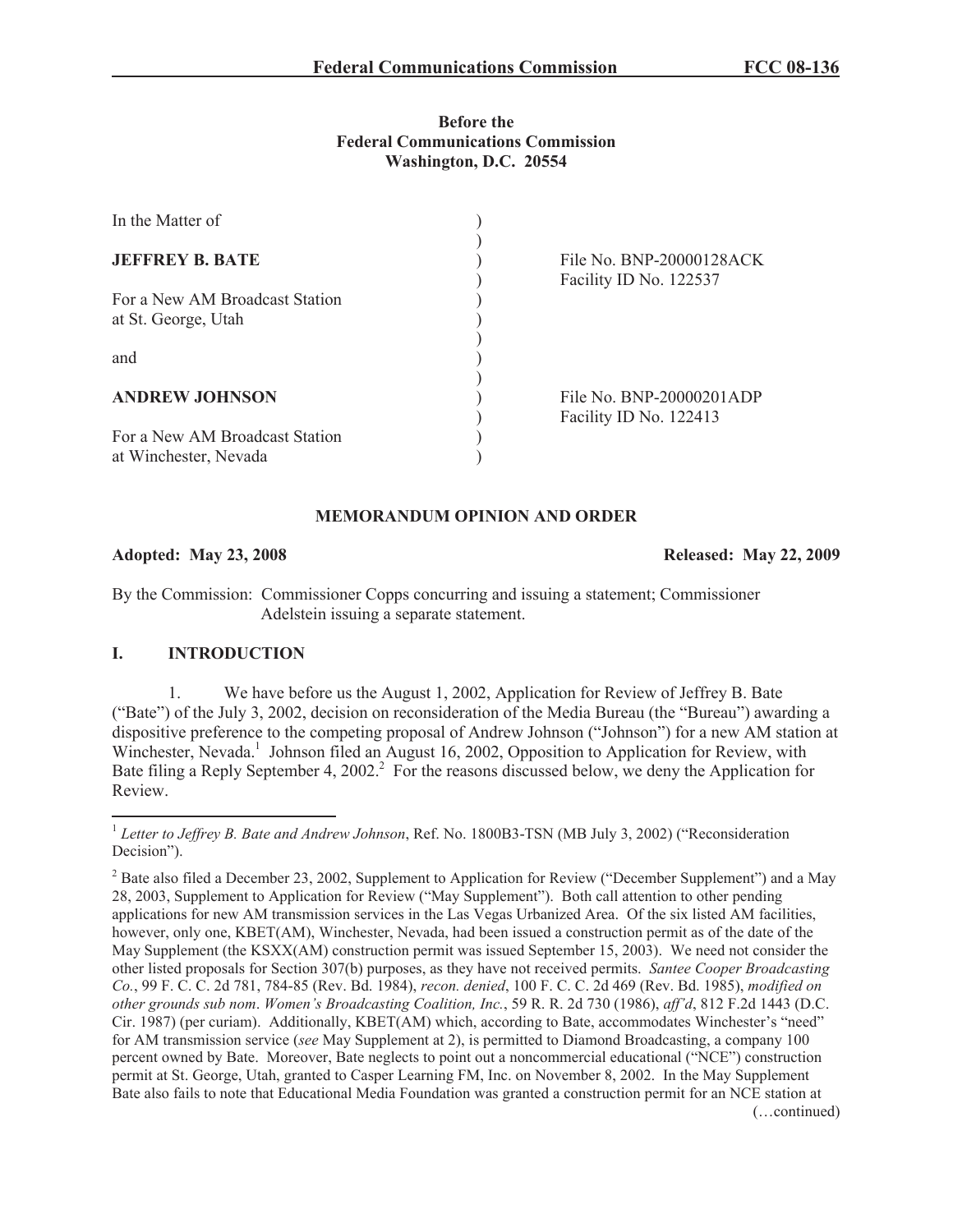# **II. BACKGROUND**

2. Bate and Johnson filed mutually exclusive ("MX") applications for new AM broadcast stations during the January-February 2000 filing window for AM Broadcast Auction No. 32 ("Auction  $32$ ").<sup>3</sup> Bate proposed a new AM station on 1490 kHz at St. George, Utah,<sup>4</sup> while Johnson proposed a new AM station on 1500 kHz at Winchester, Nevada.<sup>5</sup> The two applications were designated  $\overrightarrow{MX}$  Group AM 33. In accord with the Commission's *First Report and Order* implementing broadcast auctions,<sup>6</sup> the Bureau requested amendments to the parties' applications, providing supplemental information relating to the "fair, efficient, and equitable distribution of radio service" under Section 307(b) of the Communications Act of 1934, as amended (the "Act").<sup>7</sup> After both Bate and Johnson filed Section 307(b) amendments, the Bureau made the required threshold determination under Section 307(b).<sup>8</sup> Neither Bate nor Johnson proposes either a first or second aural service. Although Johnson claimed to provide first local transmission service at Winchester, Bate challenged that claim, and the Bureau agreed with Bate that Winchester was not sufficiently independent of the Las Vegas Urbanized Area to warrant a first local service preference under Section  $307(b)$ .<sup>9</sup> Thus, neither Bate nor Johnson proposes first local transmission service at his respective community. Therefore, the staff analyzed the applications under Priority (4) of the *FM Assignment Policies*, other public interest matters, finding that Winchester was

<sup>3</sup> See "AM Auction Filing Window and Application Freeze," Public Notice, 14 FCC Rcd 19490 (MMB/WTB 1999).

4 File No. BNP-20000128ACK.

5 File No. BNP-20000201ADP.

<sup>(…</sup>continued from previous page)

St. George on March 25, 2003. NCE facilities are counted for Section 307(b) purposes. *See*, *e.g.*, *Valley Broadcasters, Inc.*, Memorandum Opinion and Order, 5 FCC Rcd 2785, 2788 (1990) ("*Valley Broadcasters*"); *Faribault, Blooming Prairie, Northfield and New Prague, Minnesota*, Memorandum Opinion and Order, 7 FCC Rcd 3937, 3939 (MMB 1992) ("*Faribault*"). Therefore, St. George has two transmission services not noted by Bate. Additionally, station KUNF(AM) is licensed at Washington, Utah, in the St. George Urbanized Area.

<sup>6</sup> *Implementation of Section 309(j) of the Communications Act-Competitive Bidding for Commercial Broadcast and Instructional Television Fixed Services Licenses*, First Report and Order, 13 FCC Rcd 15920 (1998) ("*Broadcast First Report and Order*"), *recon. granted in part and denied in part*, 14 FCC Rcd 8724, *modified*, 14 FCC Rcd 12541 (1999).

<sup>7</sup> 47 U.S.C. § 307(b) ("Section 307(b)"). *See* "AM Auction No. 32 Mutually Exclusive Applicants Subject to Auction," Public Notice, 15 FCC Rcd 20449 (MMB/WTB) ("*Mutually Exclusive Public Notice*"), as extended by "AM Auction No. 32 Mutually Exclusive Applicants – Settlement Period and Section 307(b) Filing Period Extended to February 28, 2001," Public Notice, 15 FCC Rcd 24644 (MMB/WTB 2000). *See also Broadcast First Report and Order*, 13 FCC Rcd at 15964-65 (mandating threshold Section 307(b) analysis of mutually exclusive AM auction applications).

<sup>8</sup> The Bureau applied the priorities set forth in *Revision of FM Assignment Policies and Procedures,* 90 F. C. C. 2d 88 (1982) ("*FM Assignment Policies*"). The FM allotment priorities are as follows: (1) first fulltime aural service; (2) second fulltime aural service; (3) first local service; and (4) other public interest matters. Equal weight is given to Priorities (2) and (3). The FM allotment priorities were first applied to Section 307(b) determinations in mutually exclusive AM applications in *Alessandro Broadcasting Co.,* 99 F. C. C. 2d 1 (Rev. Bd. 1984). The Bureau specifically stated that the priorities set forth in *FM Assignment Policies* would be applied in Auction 32. "AM Auction No. 32 Mutually Exclusive Applicants Subject to Auction," Public Notice, 15 FCC Rcd 20449, 20451 (MMB/WTB 2000).

<sup>9</sup> *See Letter to Mr. Jeffrey B. Bate and Mr. Andrew Johnson*, Ref. No. 1800B3-TSN (MMB May 8, 2001) ("*2001 Section 307(b) Decision*").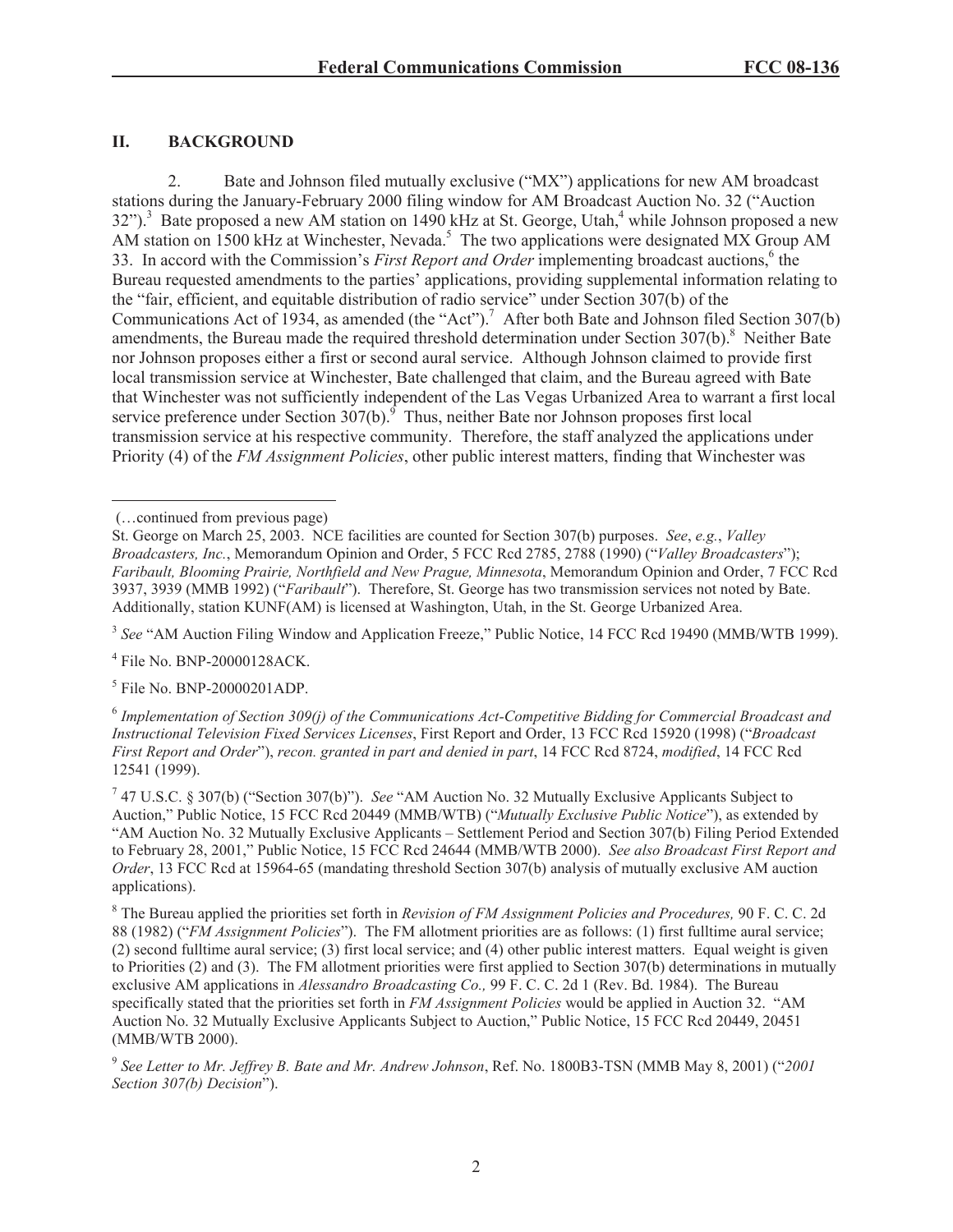entitled to a dispositive Section 307(b) preference based on the greater population to be served under Johnson's proposal.<sup>10</sup>

3. By letter dated October 22, 2001, the Bureau sent each applicant a second request for Section 307(b) amendments to the parties' applications.<sup>11</sup> In the October Section 307(b) Request, the Bureau offered both applicants in MX Group AM 33 the opportunity to submit either a new Section 307(b) amendment or, at their option, a letter stating their desire to rely on a previously filed amendment.<sup>12</sup> Bate submitted a new Section 307(b) showing, while Johnson chose to rely on his prior showing. The Bureau re-evaluated the proposals, and concluded that Winchester was still entitled to a dispositive Section 307(b) preference.<sup>13</sup> The Bureau denied reconsideration in the Reconsideration Decision.<sup>14</sup>

# **III. DISCUSSION**

4. In his Application for Review, Bate contends that the staff action was not in accord with Commission precedent in that it did not focus on the respective needs of St. George and Winchester for additional service. Specifically, Bate argues that we must consider the totality of various factors and not just the population that will receive new service. In this regard, Bate states that St. George has a larger population than Winchester (49,663 compared to 26,958 persons according to the 2000 U.S. Census) and a faster growth rate based on a comparison of the 1990 and 2000 U.S. Censuses. Bate also claims that St. George receives "current protected service from only 14 existing aural services," whereas Winchester, according to Bate, receives "protected aural service currently from 33 existing stations."<sup>15</sup> After contending that Winchester is "a mere appendage" of Las Vegas, Bate concludes that St. George is larger and more developed than Winchester, and thus has a greater need for an additional aural broadcast service.

5. We deny the Application for Review. We uphold the Bureau's finding that the Johnson application is entitled to a dispositive Section 307(b) preference because the Johnson proposal will serve a substantially larger number of persons. Specifically, Johnson proposes to serve 1,340,944 persons within his 0.5 mV/m contour and 1,327,925 persons within his 2 mV/m contour, while the Bate proposal would yield 0.5 mV/m service to 99,701 persons and 2 mV/m service to 83,461 persons.

6. The Bureau correctly considered the respective needs of St. George and the Las Vegas Urbanized Area for additional service. Both communities receive abundant service.<sup>16</sup> Because of this,

<sup>11</sup> *Letter to Mr. Andrew Johnson and Mr. Jeffrey B. Bate*, Ref. No. 1800B3-TSN (MMB Oct. 22, 2001) ("October Section 307(b) Request"). The October Section 307(b) Request bore OMB Control No. 3060-0996.

<sup>13</sup> *See Letter to Mr. Andrew Johnson and Mr. Jeffrey B. Bate*, Ref. No. 1800B3-TSN (MMB Mar. 8, 2002) ("*2002 Section 307(b) Decision*"). Johnson had previously filed a complete Form 301 application on June 6, 2001, File No. BNP-20010606AAP.

<sup>14</sup> *See supra* note 1.

<sup>15</sup> Application for Review at 8.

<sup>16</sup> We consider five or more primary aural services to be "abundant." *Family Broadcasting Group*, Decision, 53 R. R. 2d 662, 667 (Rev. Bd. 1983), *review denied*, FCC 83-559 (Dec. 1, 1983); *see also Bay City, Brenham, Cameron, Centerville, Edna, Ganado, Giddings, Harker Heights, Hearne, LaGrange, Matagorda, New Ulm, Point Comfort, Rollingwood, Rosenberg, and Seadrift, Texas*, Memorandum Opinion and Order, 10 FCC Rcd 3337, 3337 (1995).

 $10 \,$ *Id*.

 $12$  October Section 307(b) Request at 2-3.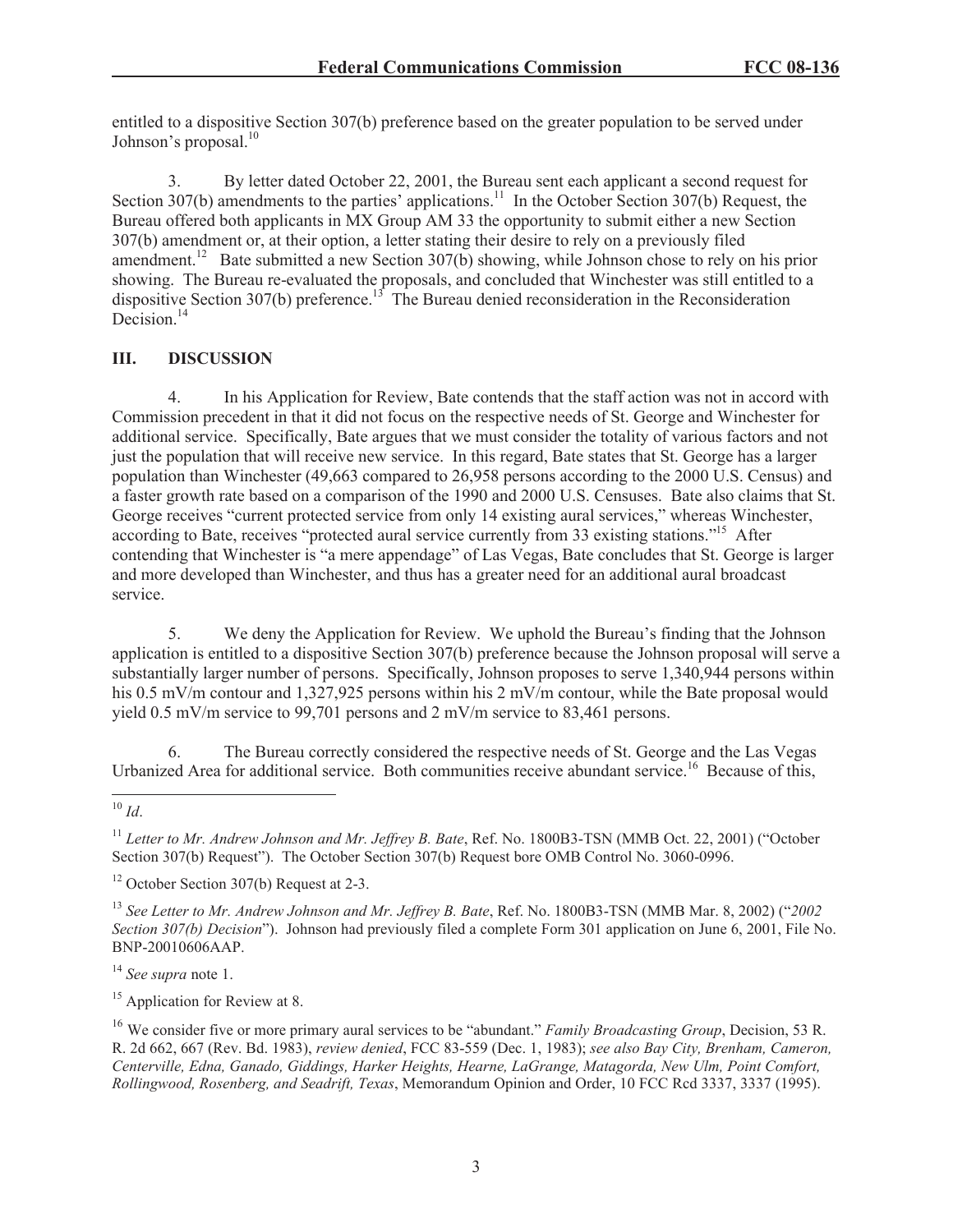Bate's contention regarding the putative difference in the number of reception services does not override the significant difference in the number of persons who will receive new service.<sup>17</sup> Bate cites no authority wherein a dispositive Section 307(b) preference was awarded based solely on a disparity in the number of primary aural services received between already abundantly served communities. Bate does cite *Faribault*, <sup>18</sup> a Bureau-level decision in which a more populous community with fewer local transmission services, receiving fewer full-time reception services (10), received a Priority (4) preference over a lesspopulous community with one more local transmission service, and more full-time reception services (14). However, Bate's reliance on *Faribault* proceeds from the faulty premise that St. George is to be compared with the less-populous Winchester. As previously stated, Bate had successfully argued that Winchester was interdependent with the Las Vegas Urbanized Area and, therefore, the staff determined that Johnson's proposal did not merit a Priority (3) preference for providing first local transmission service. Thus, the staff agreed with Bate<sup>19</sup> that, for the purpose of applying Priority (3) to the Winchester proposal, we should consider all stations licensed in the Las Vegas Urbanized Area. We reject, however, Bate's inconsistent argument that the Commission should consider only *Winchester's* population when examining the difference between St. George and Winchester under Priority (4). Rather, the appropriate comparison is between the St. George Urbanized Area<sup>20</sup> and the Las Vegas Urbanized Area, which had a 2000 population of 1,314,357, over 20 times that of the St. George Urbanized Area. Because the proper comparison is between St. George and Las Vegas, and because the Las Vegas Urbanized Area is far more populous than the St. George Urbanized Area, the *Faribault* case is distinguishable on its facts.

7. Notwithstanding this sizeable population difference, Bate contends that St. George is relatively underserved because Winchester receives aural reception service from two to three times the number of stations that St. George receives, and Las Vegas has four times as many local transmission services.<sup>21</sup> Again, however, we fail to see how an Urbanized Area with five percent of the population of the Las Vegas Urbanized Area is "underserved" when it has one-third the reception services and onefourth the local transmission services of the larger Urbanized Area. Additionally, while Bate points out that St. George's population grew at five times the rate of Winchester's,<sup>22</sup> as discussed above the comparison to Winchester rather than the Las Vegas Urbanized Area is inappropriate. The Las Vegas Urbanized Area grew from its 1990 Census population of 697,348 to 1,314,357 in 2000, an 88 percent increase, compared to a 74 percent increase in the population of St. George.<sup>23</sup>

<sup>17</sup> *See*, *e.g.*, *Greenup, Kentucky and Athens, Ohio*, Report and Order, 6 FCC Rcd 1493, 1495 (1991) ("*Greenup*") (population advantage presumptively best serves public interest).

<sup>18</sup> *See supra* note 2.

<sup>&</sup>lt;sup>19</sup> Application for Review at 3.

<sup>&</sup>lt;sup>20</sup> The St. George Urbanized Area was designated for the first time in the 2000 Decennial U.S. Census, with a population of 62,630. *See* http://www.census.gov/geo/www/ua/ua2k.txt (accessed February 24, 2006).

<sup>&</sup>lt;sup>21</sup> Bureau analysis shows eight broadcast stations licensed or permitted in the St. George, Utah Urbanized Area (St. George and Washington, Utah), with 32 broadcast stations licensed or permitted to communities in the Las Vegas Urbanized Area.

<sup>&</sup>lt;sup>22</sup> Application for Review at 10. The town of St. George's population rose from 28,502 in 1990 to a 2000 population of 49,663, a 74 percent increase. As pointed out in note 20, *supra*, it is not possible to calculate the population increase in the St. George Urbanized Area, which did not exist in 1990.

<sup>23</sup> *See supra* note 22.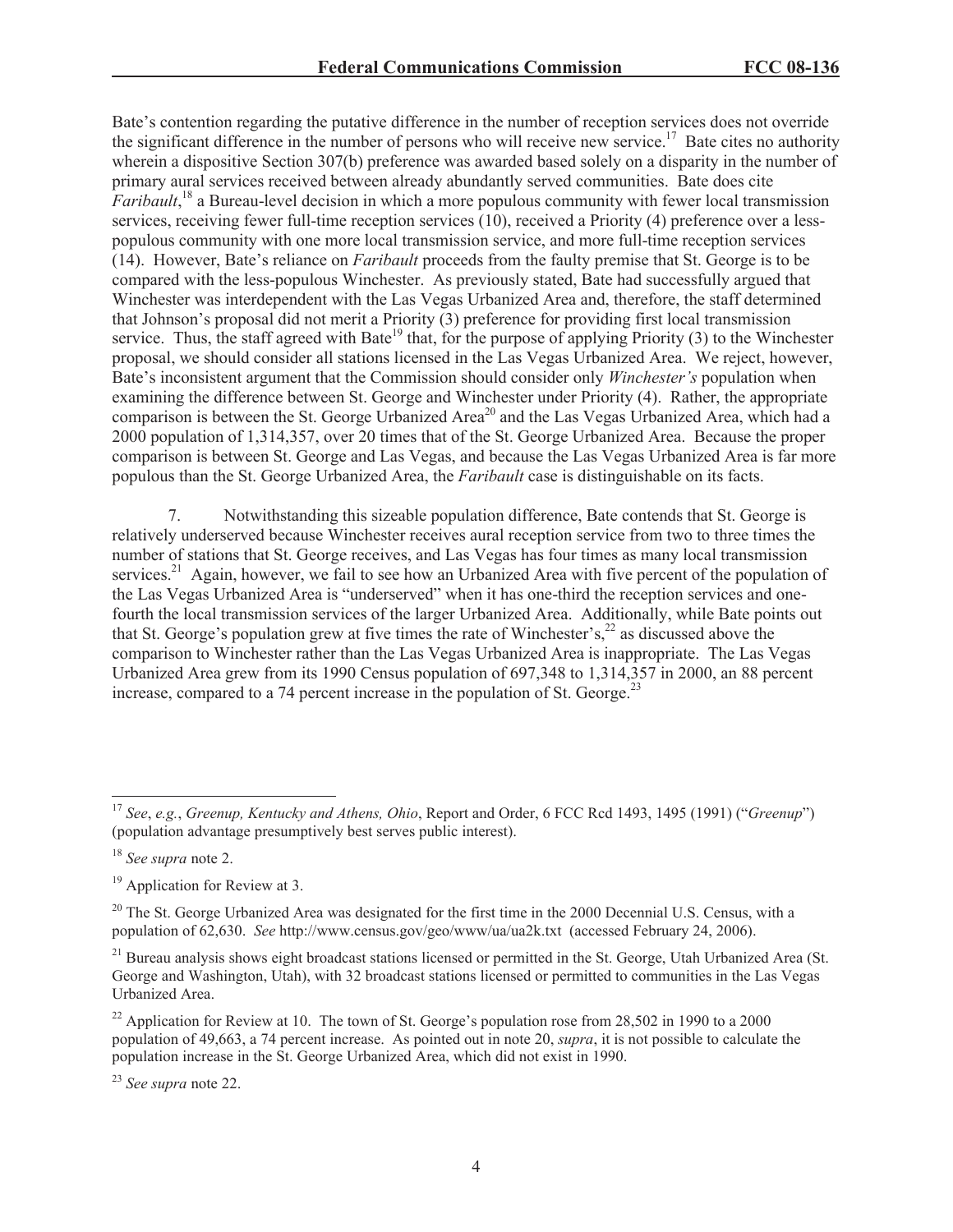8. Further, the Commission directed the Bureau in broadcast auction cases to perform a "traditional Section 307(b) analysis,"<sup>24</sup> which includes Priority  $(4)$ .<sup>25</sup> The Commission has concluded that it is appropriate in certain cases to accord significant weight to simple net differences in the number of persons newly served by each proposal when comparing proposals under Priority  $(4)$ <sup>26</sup> Moreover, Bate concedes that "the Commission has long recognized the need for a flexible approach to allotment proceedings where circumstances warrant."<sup>27</sup> The Bureau's request for Section 307(b) information<sup>28</sup> offered applicants maximum flexibility to advance their applications based upon each applicant's individual circumstances. In this case the Bureau did, in fact, consider the other information submitted in the parties' amendments as part of its Priority  $(3)$  analysis.<sup>29</sup> The Bureau concluded that neither applicant should receive a dispositive Priority (3) preference. In its Priority (4) analysis, the Bureau determined that the disparity in population to be served was so significant (at least a thirteen-fold difference in daytime service) as to warrant a dispositive preference for the Johnson proposal. Given these facts, we find no error in the Bureau's determination that Winchester should receive a dispositive Section 307(b) preference.

### **IV. CONCLUSION**

9. For the foregoing reasons, Bate's Application for Review IS DENIED.

## FEDERAL COMMUNICATIONS COMMISSION

Marlene H. Dortch Secretary

<sup>26</sup> *Greenup*, *supra* note 17. Additionally, while *Greenup* provided a methodology for mitigating or outweighing a population advantage, 6 FCC Rcd at 1495, Bate did not provide information sufficient to apply the *Greenup* analysis.

 $27$  Application for Review at 7.

<sup>24</sup> *Broadcast First Report and Order*, 13 FCC Rcd at 15965.

 $^{25}$  Although Bate concedes that this case does not involve a comparison under Priority (3), first local transmission service, he nonetheless begins his analysis by pointing out that St. George has a larger population than Winchester. Application for Review at 5. However, the relative sizes of communities is dispositive only when comparing proposals to provide first local transmission service to those communities. *See*, *e.g.*, *Blanchard, Louisiana and Stephens, Arkansas*, Memorandum Opinion and Order, 10 FCC Rcd 9828 (1995); *Cornwall Broadcasting Corp.*, Decision, 89 F.C.C.2d 704 (Rev. Bd. 1982).

<sup>28</sup> In both the *Mutually Exclusive Public Notice* and the October Section 307(b) Request, the Bureau requested the following information from all applicants: "(1) the area and population within the proposed 2 mV/m and 0.5 mV/m contours; (2) the number of stations licensed to the proposed community of license; (3) the number of stations providing protected service to the proposed community of license; (4) the population (according to the latest Census data) of the proposed community of license; (5) a description of the civic, cultural, religious, social and commercial attributes of the proposed community of license; and (6) any other information deemed relevant." *Mutually Exclusive Public Notice*, 15 FCC Rcd at 20451; October Section 307(b) Request at 2. This list, however, was not meant to be exhaustive, but rather illustrative of information considered relevant in various Section 307(b) analyses. Moreover, the relative importance of these factors will vary depending upon the facts of each proposal.

<sup>29</sup> *See 2001 Section 307(b) Decision, supra* note 9, at 2-3. *See also 2002 Section 307(b) Decision, supra* note 13, at 2.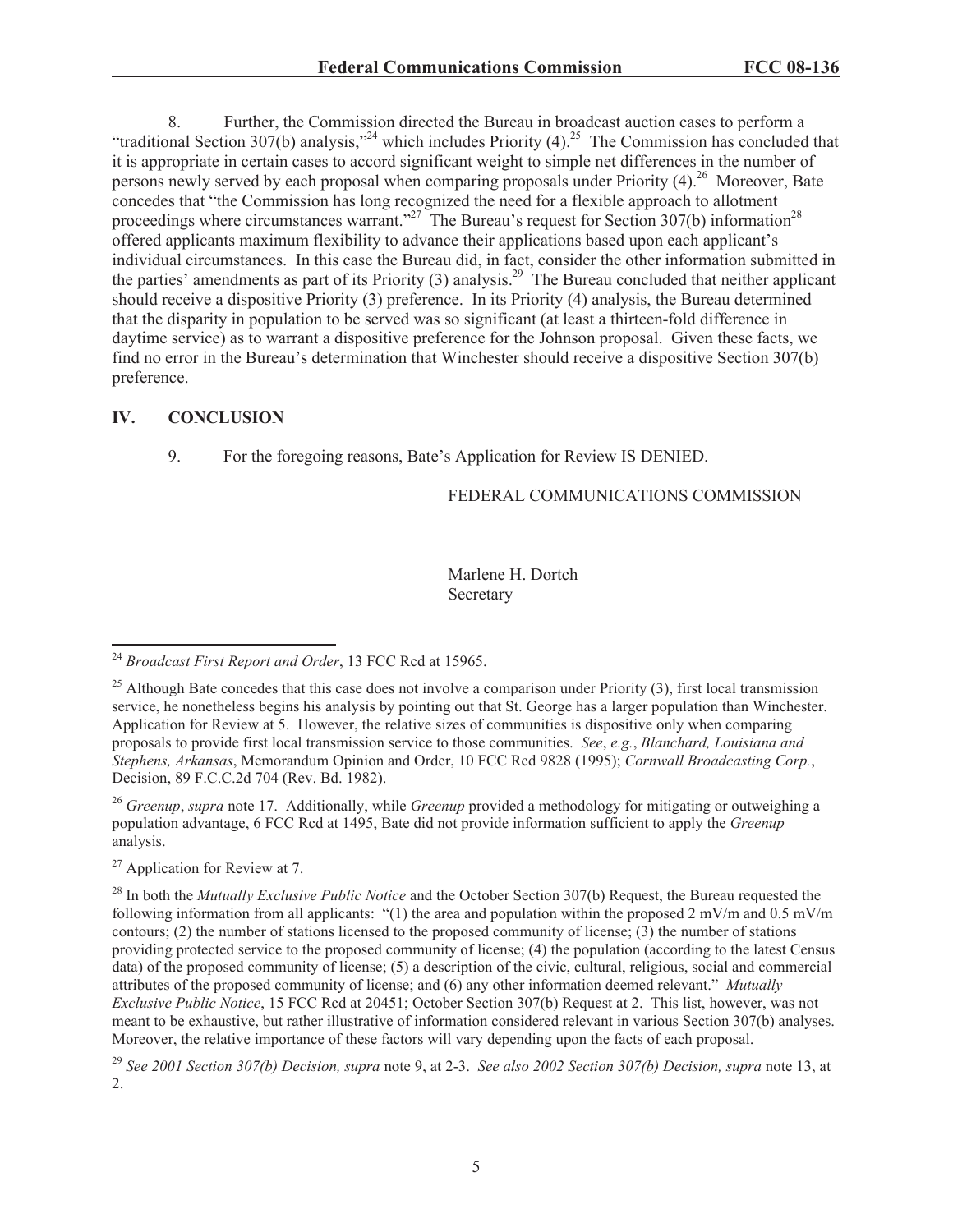## **CONCURRING STATEMENT OF COMMISSIONER MICHAEL J. COPPS**

Re: *Applications of Jeffrey B. Bate for a New AM Broadcast Station at Mesquite, Nevada and Jeffrey Eustis for a New AM Broadcast Station at Johnstown, Colorado, File Nos. BNP-20000128ACL and BNP-20000127ACD; and Applications of Jeffrey B. Bate for a New AM Broadcast Station at St. George, Utah and Andrew Johnson for a New AM Broadcast Station at Winchester, Nevada, File Nos. BNP -20000128ACK and BNP-20000201ADP*

You'll never hear a bad word about localism. Everyone claims to want it. Everyone recognizes that it is one of the core values of our broadcasting system, woven into the very DNA of the Communications Act. Even broadcasters do not dispute the obligation to serve their local communities although they assert that additional government regulation is unnecessary because localism is their ace-inthe-hole against services like satellite radio and the Internet.

For something as universally acclaimed as localism, the question is why don't we have more of it? Why do we see more national play lists, outsourced news, and homogenized entertainment? The answer is perhaps not surprising: follow the money or, more accurately, the stock price. Some big media companies—and I stress the word *some*—believe that doing those things can improve their bottom line and thereby impress Wall Street. Unfortunately, over the past quarter century, the FCC has given the green light to such business plans by loosening its structural ownership rules and failing to hold broadcasters accountable for serving their local communities during license renewal.

But that is far from the end of the FCC's complicity. Consolidation and cost-cutting are one way for broadcasters to try to impress Wall Street. Another is to maximize the size of the potential audience they can sell to advertisers. That has led many broadcasters to try to move as close to urban areas as the FCC will allow—even if the stations are ostensibly licensed to serve a more rural community. Too often, the FCC has willingly enabled such urban migration to an excessive degree. While standing alone these actions may seem relatively minor, over time they have taken a real toll.

These particular cases deal with the allotment process for new AM radio licenses. To effectuate our statutory obligation "to provide a fair, efficient, and equitable distribution of radio licenses," the Commission applies a series of priorities to determine whether a dispositive preference should be awarded to one proposal over another. If no dispositive preference is awarded, the mutually exclusive applications proceed to auction. As it happens, very few mutually exclusive AM station applications have proceeded to auction since the Commission began using these procedures for AM stations in 2000. The Commission generally manages to avoid an auction by awarding a dispositive preference—typically under the catch-all priority for "other public interest matters."

Here's where the Commission stacks the deck in favor of urban applicants. It awards a dispositive preference to the applicant that proposes to serve the greatest number of people. In these cases, the applicant for Johnstown, CO wins over the applicant for Mesquite, NV because Johnstown is located near the urban areas of Fort Collins and Denver. Similarly, the applicant for Winchester, NV wins over an applicant for St. George, UT because Winchester is part of the Las Vegas metropolitan area and thus serves more people than the St. George proposal.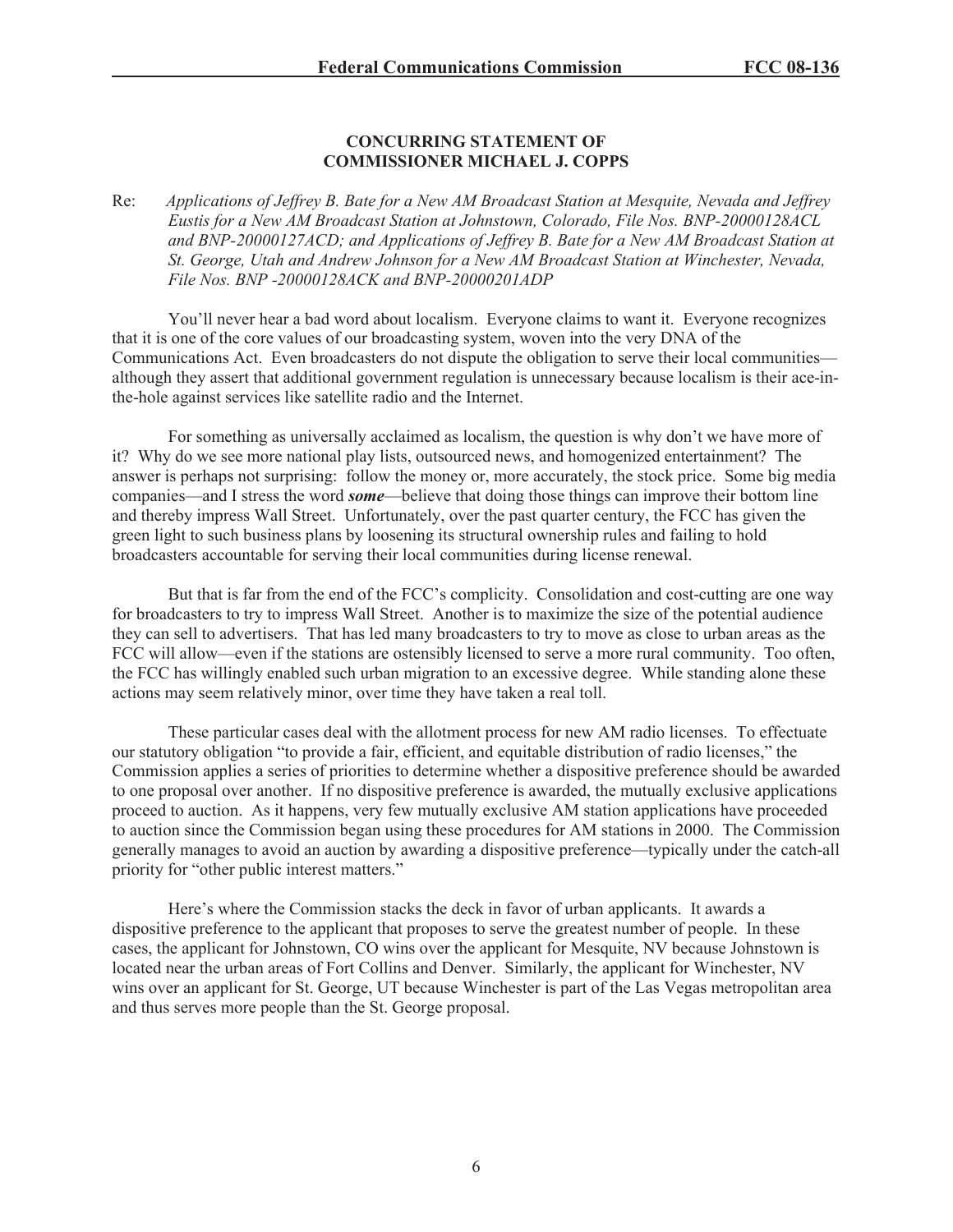The bottom line is that urban markets win over rural markets almost every time.<sup>1</sup> The rural applicant never even gets the chance to bid at auction because the urban applicant is awarded a dispositive preference. This approach is contrary to the Commission's obligation under Section 307(b) to distribute broadcast licenses equitably among the states and local communities, as well as Congress' policy judgment that mutually exclusive broadcast applications generally be resolved by auction.

The good news is that relief could be on the way. I am pleased that my colleagues recently joined with me to adopt the Rural Radio Service Notice of Proposed Rulemaking.<sup>2</sup> This proceeding will enable us to undertake a long overdue examination of our radio allotment and assignment criteria. I hope this review will move forward quickly. It's time to end the localism bait-and-switch and make sure that our rules match our rhetoric.

<sup>&</sup>lt;sup>1</sup> There is a potential preference for very rural communities that currently receive the signals of four or fewer radio stations (regardless of the communities those stations are licensed to). Communities that receive five or more radio services are considered "abundantly served." Thus, for allotment purposes, the Commission does not distinguish between a community that receives five stations and a community that receives fifty. That is in sharp contrast to the factor of population served, discussed above, where the Commission favors applicants that propose to serve more people, even where the differences are relatively small.

<sup>2</sup> *Policies to Promote Rural Radio Service and Streamline Allotment and Assignment Procedures*, Notice of Proposed Rule Making, FCC 09-30, (*rel*. Apr. 20, 2009).